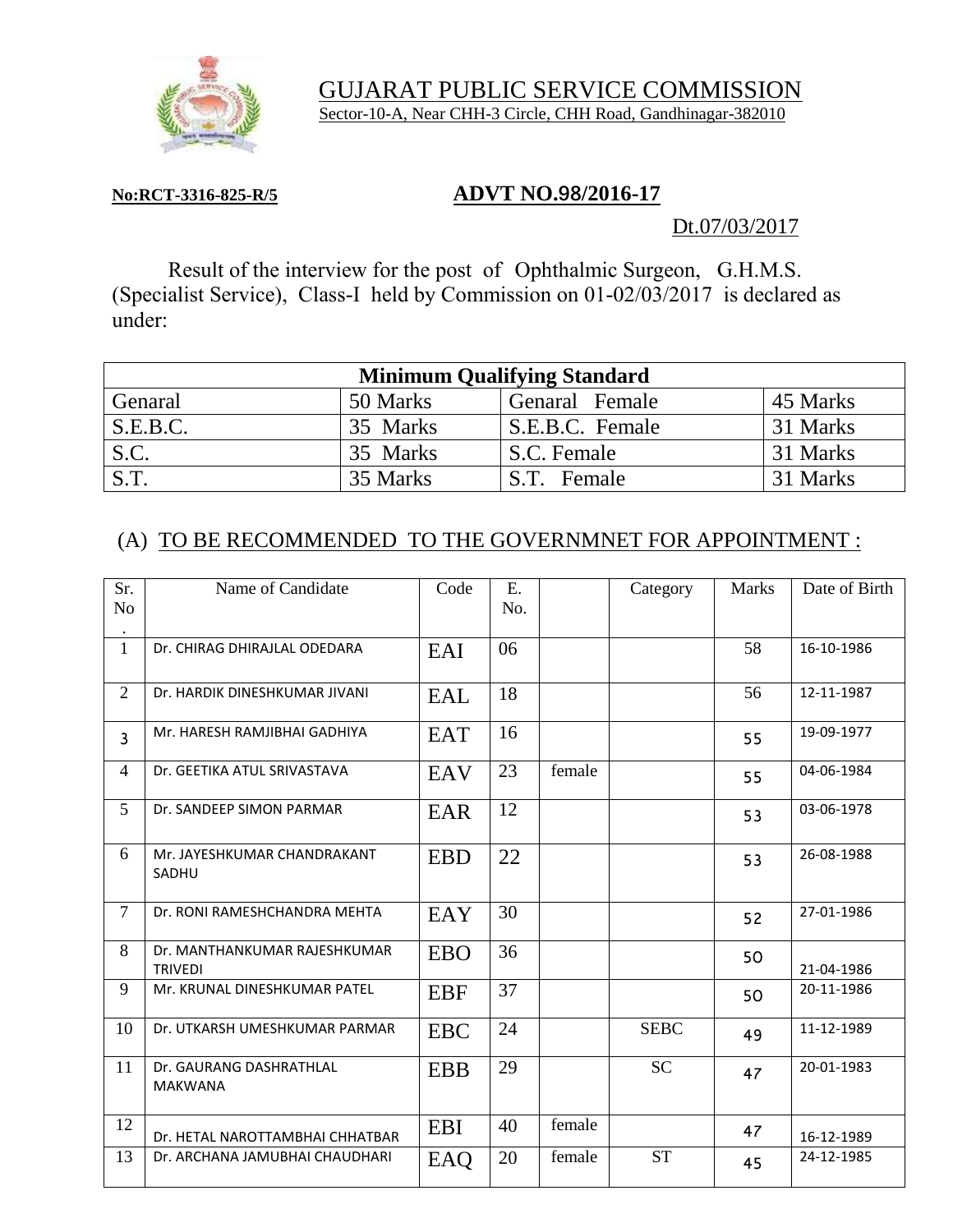| 14 | Dr. APURVA HARENDRAKUMAR SUTHAR    | EAB        | 09 |        | <b>SEBC</b> | 45 | 07-01-1987 |
|----|------------------------------------|------------|----|--------|-------------|----|------------|
| 15 | Dr. VIKITA BHUPENDRABHAI PRAJAPATI | EAX        | 21 | female | female      | 45 | 04-04-1987 |
| 16 | Mr. KAUSHAL ASHOKKUMAR MODI        | EAO        | 15 |        | <b>SEBC</b> | 42 | 03-01-1988 |
| 17 | Dr. NISHANT DIPAKBHAI SOLANKI      | EAF        | 05 |        | <b>SEBC</b> | 40 | 16-10-1988 |
| 18 | Dr. DIPALI SOMABHAI TANDEL         | <b>EBN</b> | 32 | female | <b>SEBC</b> | 32 | 12-01-1989 |
| 19 | Dr. VAISHALIBEN AMRUTLAL PRAJAPATI | EAM        | 13 | female | <b>SEBC</b> | 31 | 24-06-1987 |

#### (B) To be kept on waiting list for S.C. Category Candidate only.

| Sr. | ີ<br>ັ<br>Name of Candidate      | Code | E.No. | <b>Marks</b> | Date of      |
|-----|----------------------------------|------|-------|--------------|--------------|
| No. |                                  |      |       |              | <b>Birth</b> |
|     | Mr. KISHANKUMAR AMRUTLAL MAKVANA | EAH  | 04    | 45           | 29/-08-1986  |
|     |                                  |      |       |              |              |

# (B) Marks obtained, in viva-voce, by the Unsuccessful Candidate are as under:

| Sr. No.          | Name of Candidate                          | Code       | E.No. |        | Category  | <b>Marks</b> |
|------------------|--------------------------------------------|------------|-------|--------|-----------|--------------|
| 1.               | Dr. JIGNABEN RATILAL PATEL                 | EAJ        | 02    | female | <b>ST</b> | 31           |
| 2.               | Mr. RINA VIREN RAJYAGURU                   | <b>EAD</b> | 03    | female |           | 35           |
| 3.               | Mr. CHINTANKUMAR KALUBHAI<br><b>DAMOR</b>  | EAG        | 08    |        | <b>ST</b> | 28           |
| $\overline{4}$ . | Dr. ABHISHEK SABURBHAI<br><b>BHAGORA</b>   | EAP        | 11    |        | <b>ST</b> | 32           |
| 5.               | Dr. NIRZARI HIREN THANKI                   | EAS        | 14    | female |           | 40           |
| 6.               | Ms. KINNARY RANJIT PARMAR                  | EAK        | 17    | female |           | 34           |
| 7.               | Dr. ABHISHEK MANSINH PATEL                 | <b>EBA</b> | 26    |        | <b>ST</b> | 30           |
| 8.               | Dr. NILAMBEN GANJIBHAI<br><b>CHAUDHARI</b> | EAZ        | 28    | female | <b>ST</b> | 32           |
| 9.               | Ms. PRAGNAKUMARI<br>GAJENDRABHAI VASAVA    | <b>EBG</b> | 31    | female | <b>ST</b> | 25           |
| 10.              | Dr. RUTVIBEN RAVJIBHAI SADATIA             | <b>EBL</b> | 34    | female |           | 40           |
| 11.              | Dr. Millap Mahendrakumar Joshi             | <b>EBK</b> | 39    |        |           | 45           |